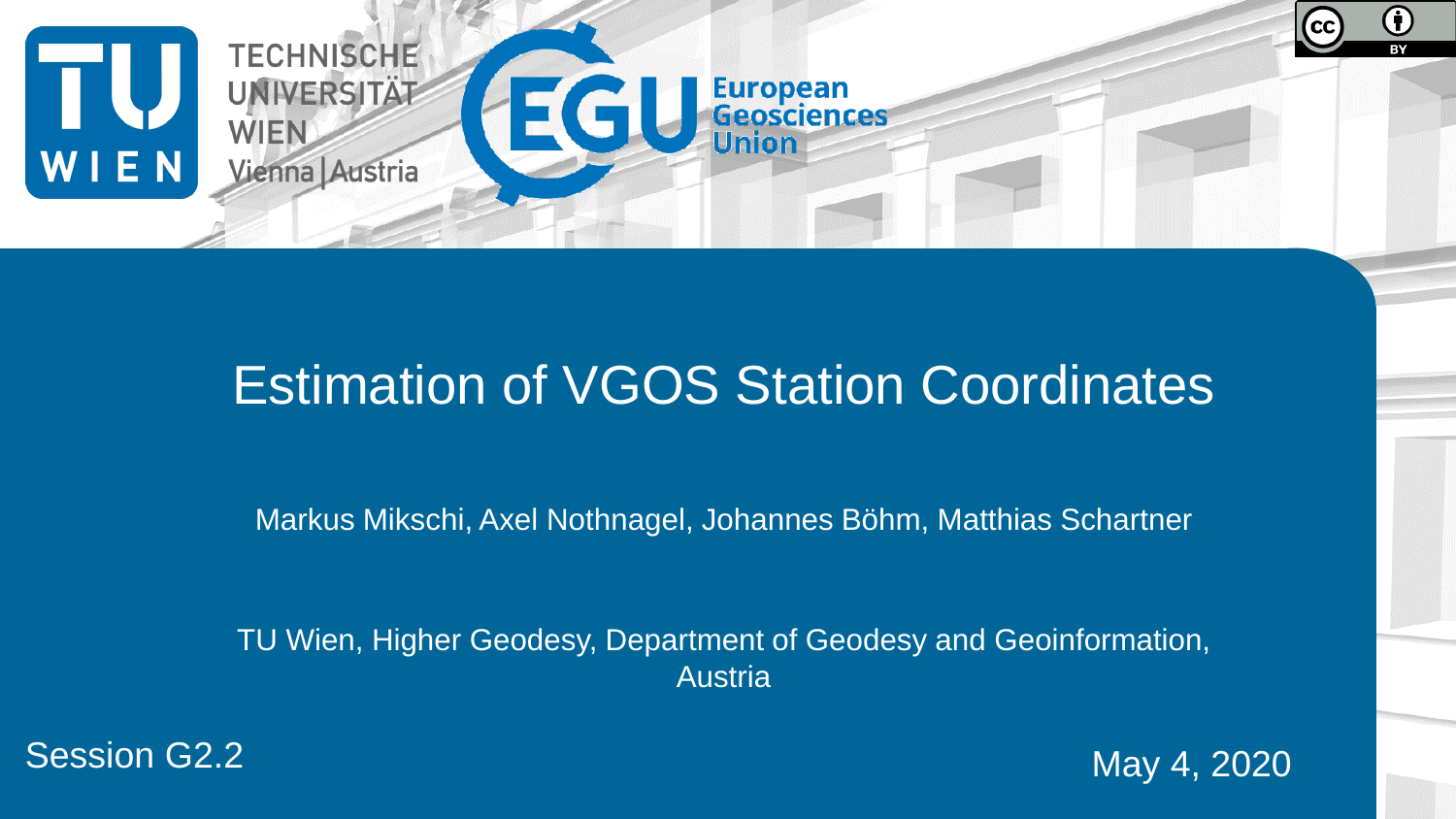



### **Structure**

- Problem
- Data
- Geodetic datum definition in least square adjustment
- Global solution for VGOS network
- Results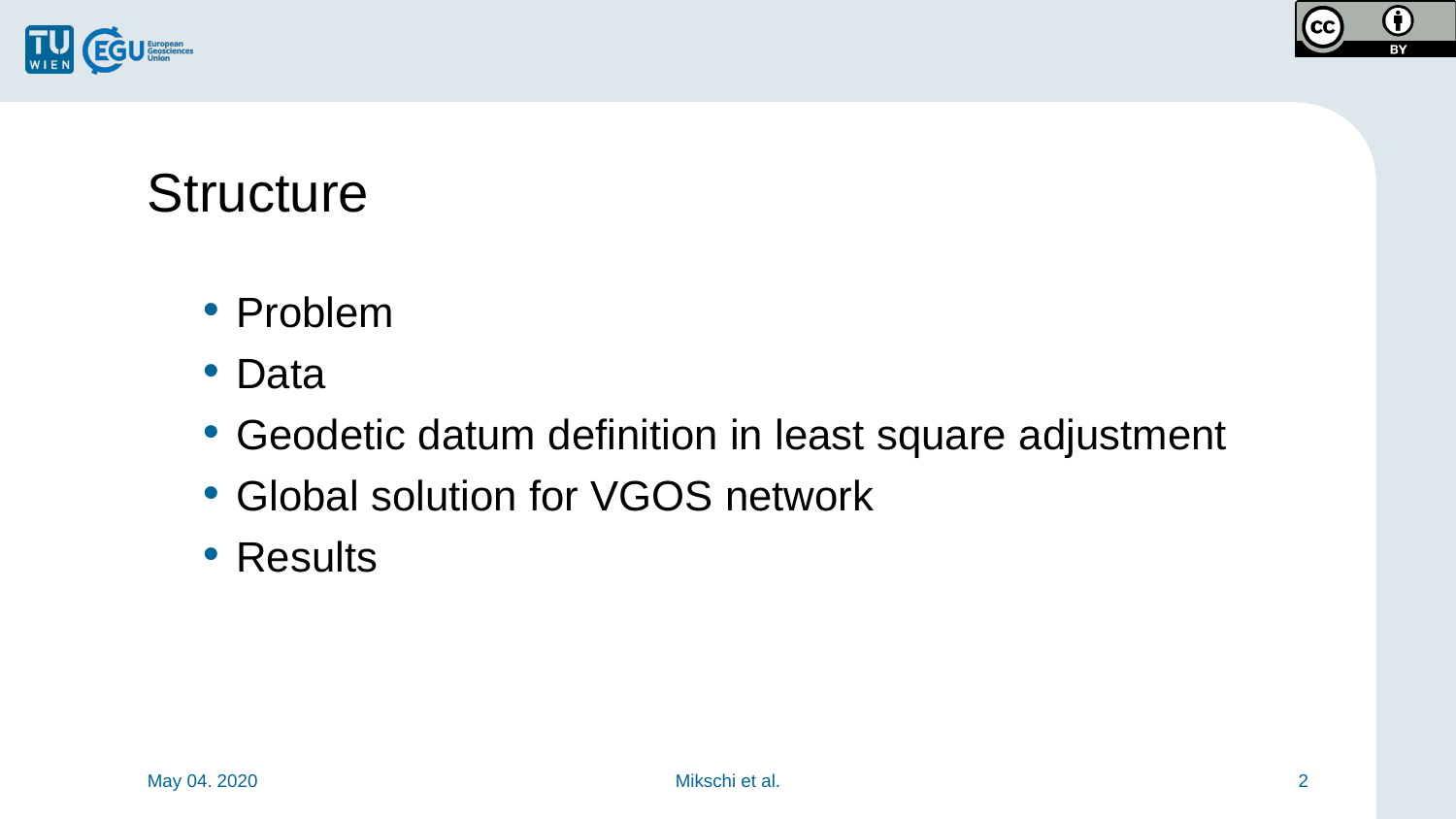



### Problem

- Inherent geodetic datum defect in VLBI observations: VLBI observations define inner network geometry but not absolute position
- Not enough VGOS stations with precise ITRF2014 coordinates to define datum with NNR and NNT conditions  $\rightarrow$  VGOS network is mostly independent of legacy S/X network and the ITRF2014
- Precise VGOS coordinates needed for
	- Calculation of dUT1 from VGOS intensive sessions
	- Comparison of analysis results such as Earth Orientation Parameters (EOP) to S/X
	- Combination with S/X data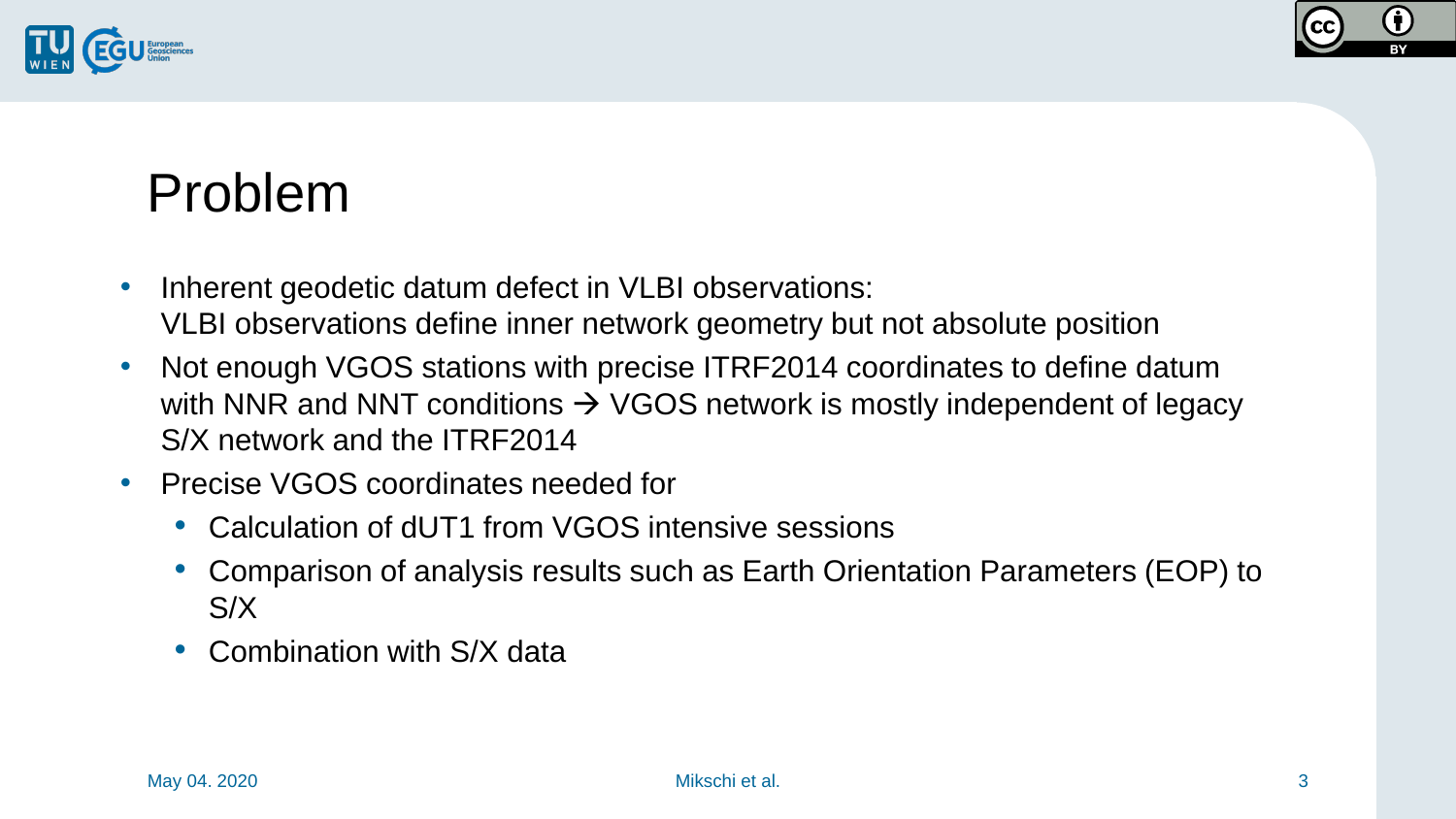



## Data - VGOS

- 30 VGOS sessions used: 5 during CONT17, 25 during 2019
- Westford (Wf) is a ITRF2014 defining station that was converted into a VGOS station with a receiver change 180°W 120°W 90°W 60°W 30°W 0ຶ 30°E 60°E 90°E 120°E 150°E 180°

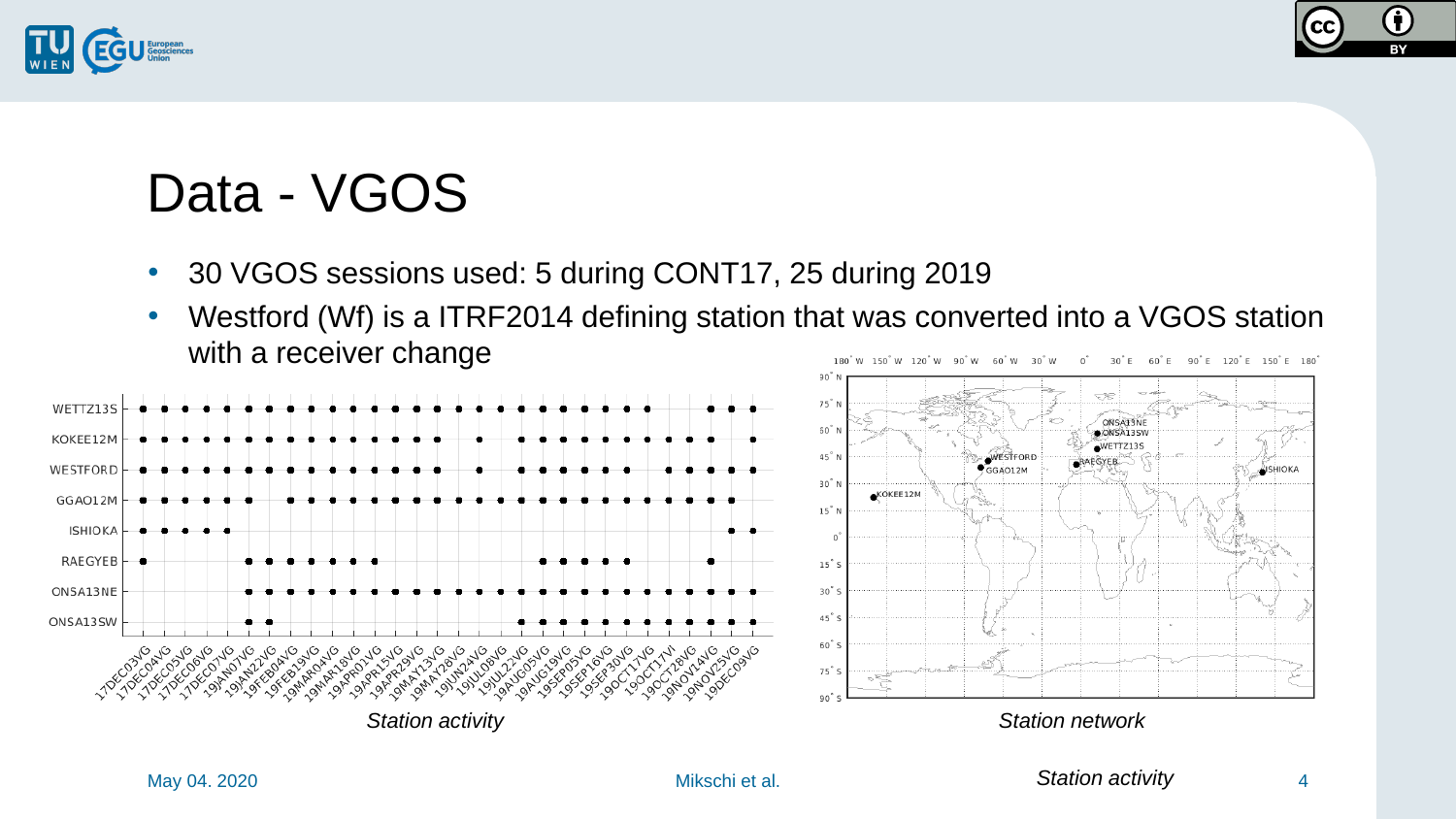



#### Geodetic datum definition: Unconstrained Adjustment

- Unconstrained Adjustment: some parameters fixed to a priori values
- $\rightarrow$  Definition with fixed Earth Orientation Parameters (EOP) and one Station
- Benefit: fewer/other precise a priori values necessary
- Drawbacks:
	- Fixed parameters not estimated and seen as the true values
	- Accuracy estimation for those parameters not possible
	- Cannot be done redundantly
- Common way in VLBI analysis: datum definition with a free adjustment where No-Net-Translation (NNT) and No-Net-Rotation (NNR) conditions are imposed on some/all stations **but at least three stations with precise coordinates needed**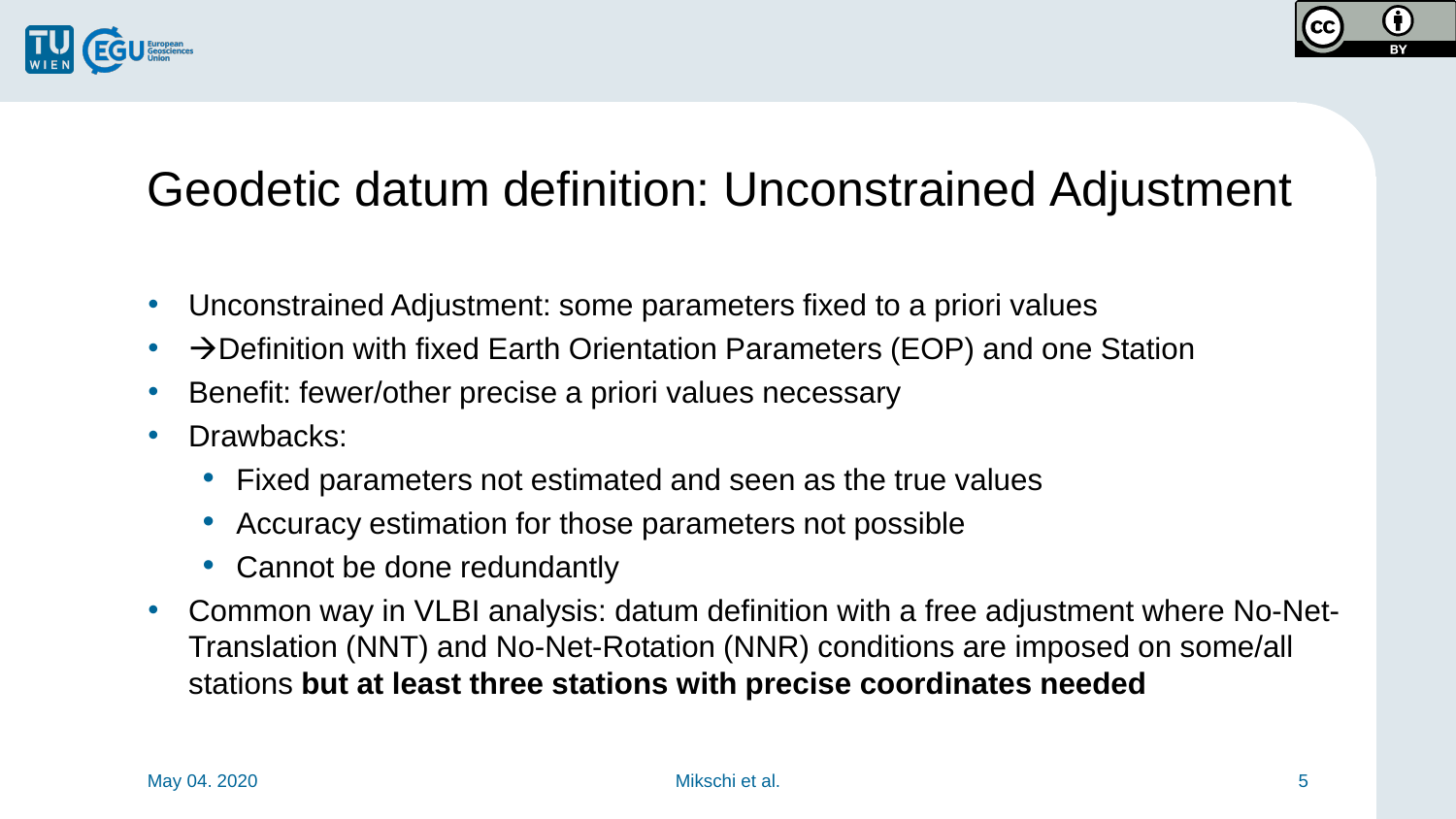



# Global solution for VGOS network

- Global solution is a combination of VLBI sessions on normal equation level
- Datum defined by fixing
	- EOP (IERS EOP 14 C04 (IAU2000A))
	- Westford (ITRF2014 coordinates)
- Station velocities not estimated but taken from neighboring ITRF2014 stations
- Exception for Ishioka (Is) due to strong inconsistency with velocity from nearest station  $\rightarrow$  Velocity for Is estimated using a global solution of R1 & R4 sessions from 2017-2019
- ZWD parametrization with 30 min interval and 1.5cm relative constraint accuracy
- Source coordinates fixed
- Calculated in VieVS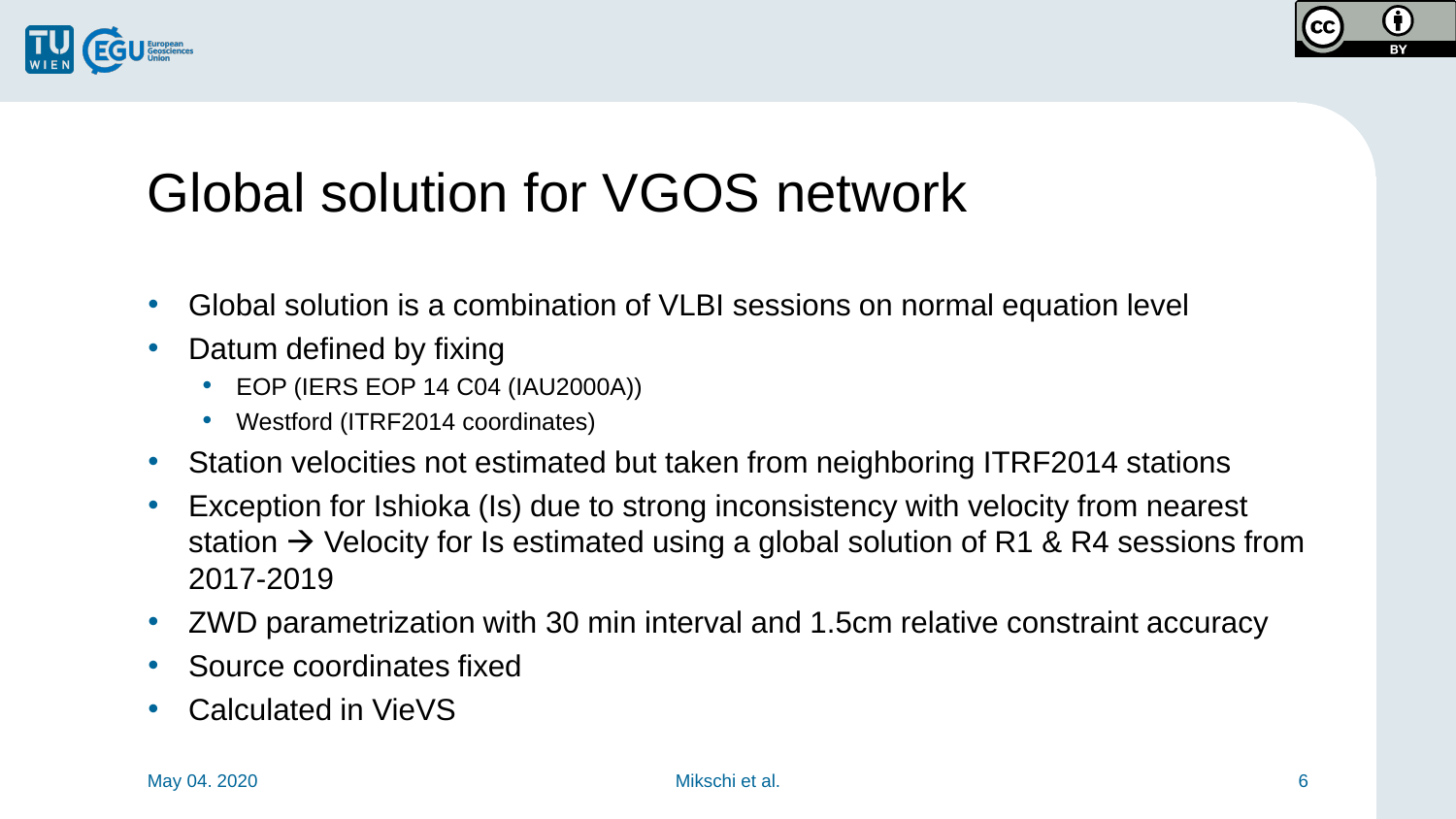



# Resulting Coordinates

| Station         | Coordinates [m] |               |              | Formal Errors [mm] |                |      | Velocities [cm/y] |         |         |        |
|-----------------|-----------------|---------------|--------------|--------------------|----------------|------|-------------------|---------|---------|--------|
|                 | х               | v             | z            | х                  |                | z    | VX                | vy      | VZ      | Epoch  |
| GGAO12M         | 1130729,8900    | -4831245,9513 | 3994228,2859 | 0,13               | 0,27           | 0,28 | $-1,50$           | $-0,11$ | 0,23    | 2019.0 |
| <b>ISHIOKA</b>  | -3959636,1638   | 3296825,4801  | 3747042,5997 | 0,64               | 0,52           | 0,87 | $-2,29$           | $-0,08$ | $-0,65$ | 2019.0 |
| KOKEE12M        | -5543831,7443   | -2054585,6766 | 2387828,9139 | 0,65               | 0,50           | 0,57 | $-0,93$           | 6,29    | 3,23    | 2019.0 |
| ONSA13NE        | 3370889,1670    | 711571,3336   | 5349692,1358 | 0,27               | 0,26           | 0,46 | $-1,44$           | 1,45    | 1,04    | 2019.0 |
| ONSA13SW        | 3370946,6467    | 711534,6414   | 5349661,0127 | 0,30               | 0,27           | 0,51 | $-1,44$           | 1,45    | 1,04    | 2019.0 |
| RAEGYEB         | 4848831,0419    | -261629,4098  | 4122976,5472 | 0,40               | 0,28           | 0,48 | $-0,49$           | 1,90    | 1,65    | 2019.0 |
| WETTZ13S        | 4075658,8759    | 931824,8823   | 4801516,2886 | 0,27               | 0,25           | 0,42 | $-1,61$           | 1,70    | 1,00    | 2019.0 |
| <b>WESTFORD</b> | 1492206,3859    | -4458130,5272 | 4296015,5872 |                    | $\blacksquare$ | -    | $-1,56$           | $-0,13$ | 0,41    | 2010.0 |

*VGOS coordinates resulting from global solution*